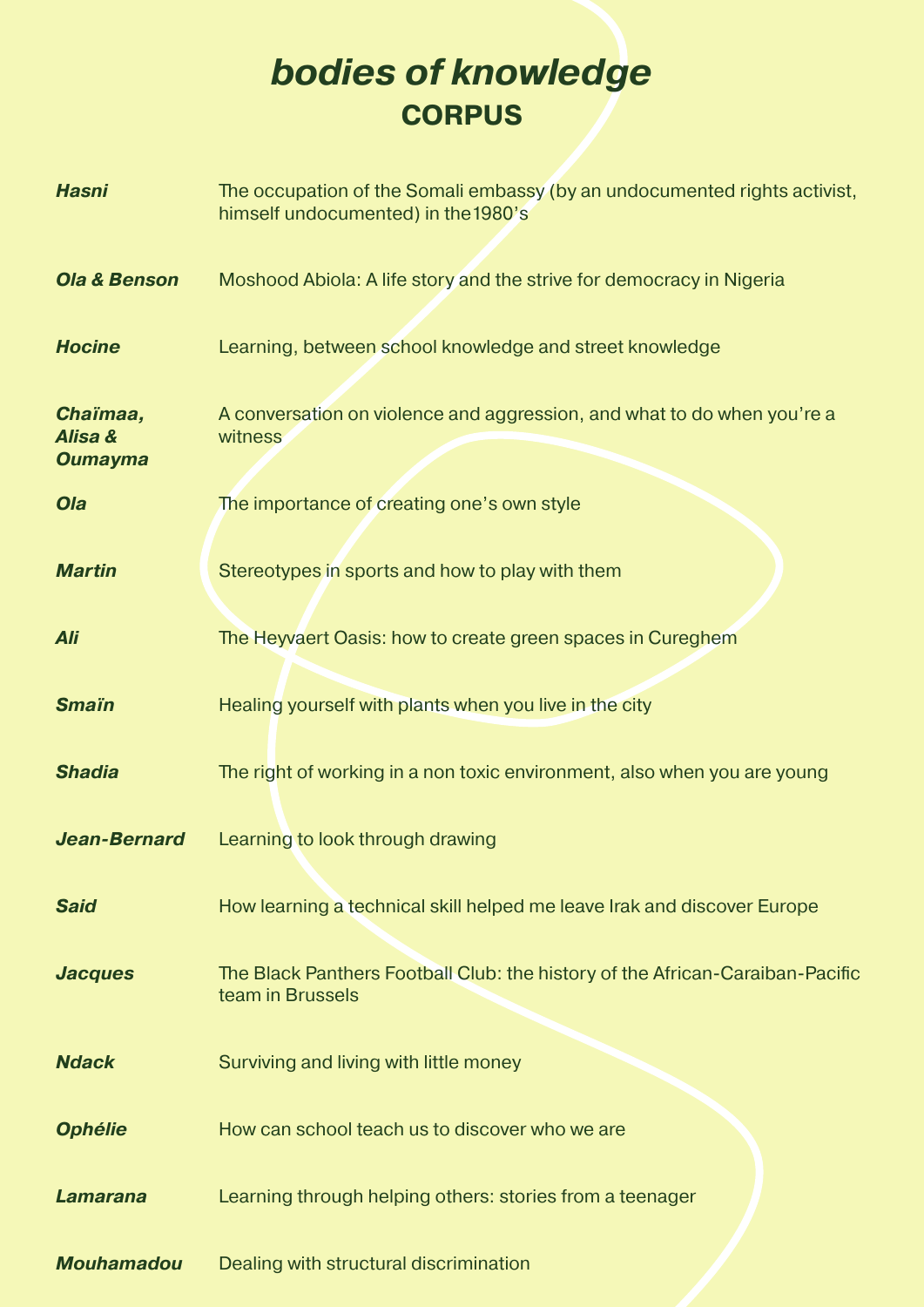| <b>Rgia &amp; Maria</b>  | For a more economical and ecological daily use of water                                  |
|--------------------------|------------------------------------------------------------------------------------------|
| <b>Ouzna</b>             | From mother to daughter, healing yourself with plants in Algeria                         |
| Jean-<br><b>Baptiste</b> | Love with a big L and how to practice it                                                 |
| <b>Kader</b>             | Squatting to survive in the city                                                         |
| <b>Aissa</b>             | Between information and engagement: how to go fight against prejudice<br>as a journalist |
| <b>Mustafa</b>           | The Homeless Cup: football as an anchor point of life                                    |
| <b>Mel</b>               | <b>Meditating in your daily life</b>                                                     |
| <b>Sérigne</b>           | Boldness as a tool for resilience                                                        |
| <b>Taoufik</b>           | Multiplying your sources for better information                                          |
| <b>Thibaut</b>           | How to inhabit empty spaces: the example of the old Atlas Brewery                        |
| <b>Hanane</b>            | Defending our atypical child against educational isntitutions, as a mother               |
| <b>Yasmine</b>           | How to get out of a toxic relationship with social media?                                |
| <b>Clara</b>             | Passing on family values from father to daughter, without speaking                       |
| <b>Marie-Rose</b>        | Kikongo, the mothertongue as a way to reconnect with the past                            |
| <b>Samia</b>             | For the good mental health of our institutions                                           |
| <b>Otman</b>             | How to"systemize" yourself as a newcomer (owning your mistakes)                          |
| <b>Claudia</b>           | Fighting poverty through the collective                                                  |
| <b>Soumaya</b>           | Being part of an extended family (and how to keep nurturing it)                          |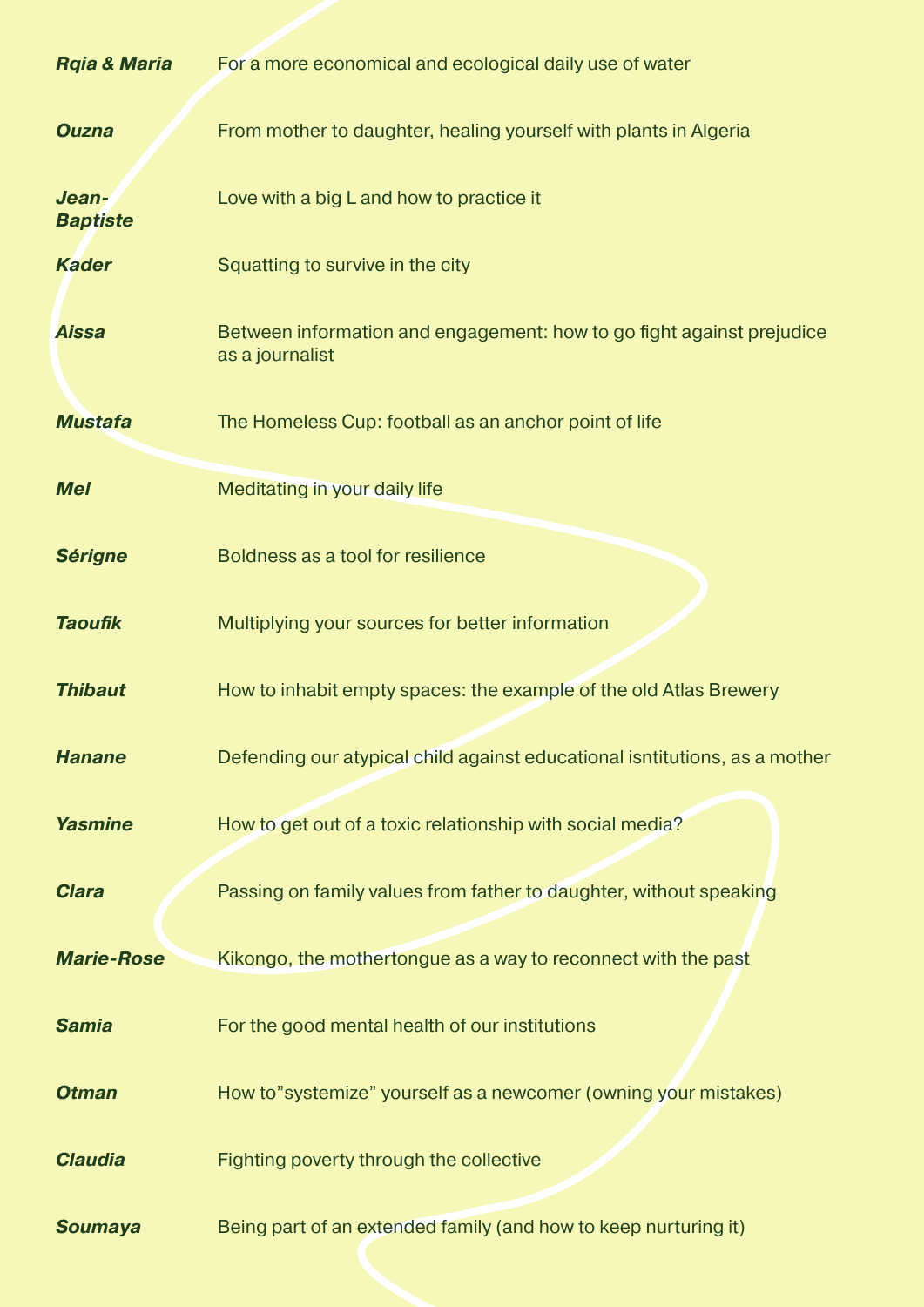| <b>Déborah</b>  | The pandemic as an opportunity to construct one's agency                                           |
|-----------------|----------------------------------------------------------------------------------------------------|
| <b>Fanny</b>    | Defending your visually impaired child against educational institutions                            |
| <b>Katrien</b>  | Leaving the world's noise behind and finding yourself through walking                              |
| <b>Alice</b>    | Listening and learning from your friends to fight everyday discrimination<br>(practicing allyship) |
| Georgia         | For an inclusive discovery of the world (for people with and<br>without disabilities)              |
| <b>Rqia</b>     | It is endurance and courage that lead us to our independence                                       |
| <b>Saidou</b>   | Mauritania, the country of 6 communities and 1000 poets                                            |
| <b>Evariste</b> | Africa, a customs officer's perspective                                                            |
| <b>Céline</b>   | Accessing the inaccessible: the voices of prisoners in closed centres                              |
| <b>Maud</b>     | The female body caught in patriarchy: the example of endometriosis                                 |
| <b>Féé-niks</b> | Dancing to free your body and society                                                              |
| <b>Taoufik</b>  | The "Green March": the last decolonial struggle of Morocco in Western<br><b>Sahara</b>             |
| <b>Aicha</b>    | Caring for your body and your autonomy through breathing: a daily practice                         |
| <b>Akissi</b>   | Akissi, a name to remember the Baule-Ashanti people                                                |
| <b>Philippe</b> | Ornitology and wildlife at Parc Josaphat                                                           |
| <b>Jolein</b>   | The wild pollinators of the Friche Josaphat                                                        |
| <b>Anouchka</b> | Love as a tool for activism                                                                        |
| <b>Sanaë</b>    | Born in the junk of the Marolles                                                                   |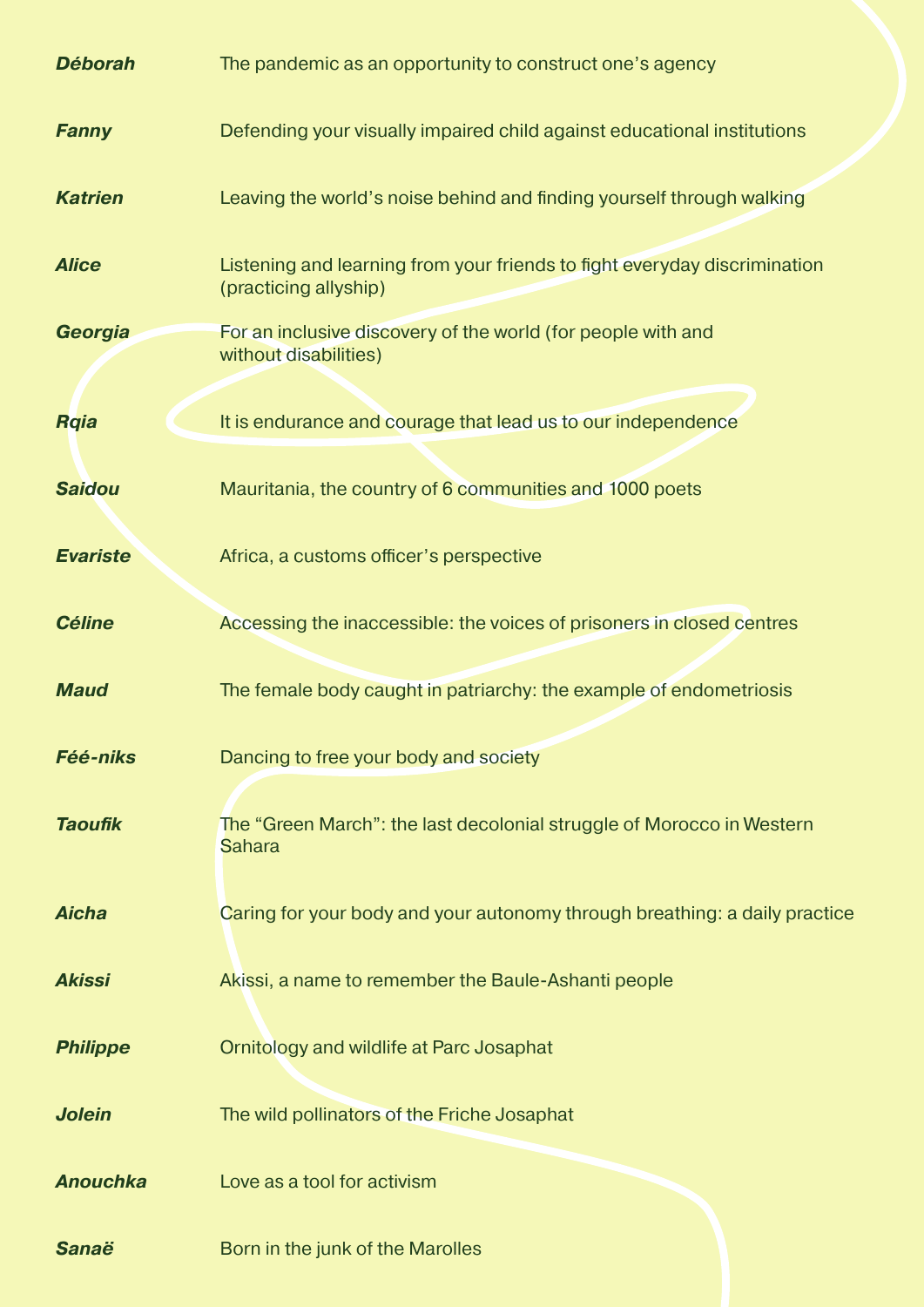| <b>Castélie</b>          | Forming a collectief, pooling rescources, rekindling desire                |
|--------------------------|----------------------------------------------------------------------------|
| Valéria                  | Polyamarous living                                                         |
| <b>Gabriel</b>           | Learning from your grandmothers: the oral transmission of memory           |
| <b>Lien</b>              | A different rhythm than the others: living with chronic fatigue            |
| <b>Pierre</b>            | Working with- and not against nature: making space for biodiversity        |
| <b>Souhaila</b>          | Hijabi and future teacher: teaching different history, differently         |
| <b>Katherine</b>         | Things are not how they seem, reality is different (living in El Salvador) |
| Jean-<br><b>Baptiste</b> | The Radical Faeries: a sanctuary for queer people                          |
| <b>Drissia</b>           | Slamming your young misfit voice "out of the box"                          |
|                          |                                                                            |
| <b>Avril</b>             | Regaining sensation after rape                                             |
| <b>Sarah</b>             | My family history (why I can't go to a Catholic school)                    |
| Rafaël                   | How I was happy in life in Belgium and Ecuador                             |
| <b>Mathias</b>           | How skateboarding changed my life                                          |
| <b>Swi</b>               | Happiness is                                                               |
| <b>Mina</b>              | How to cope with a bad day?                                                |
| <b>Janne</b>             | Burlesque: a dance where men don't have the power                          |
| <b>Zion</b>              | What life chooses for you                                                  |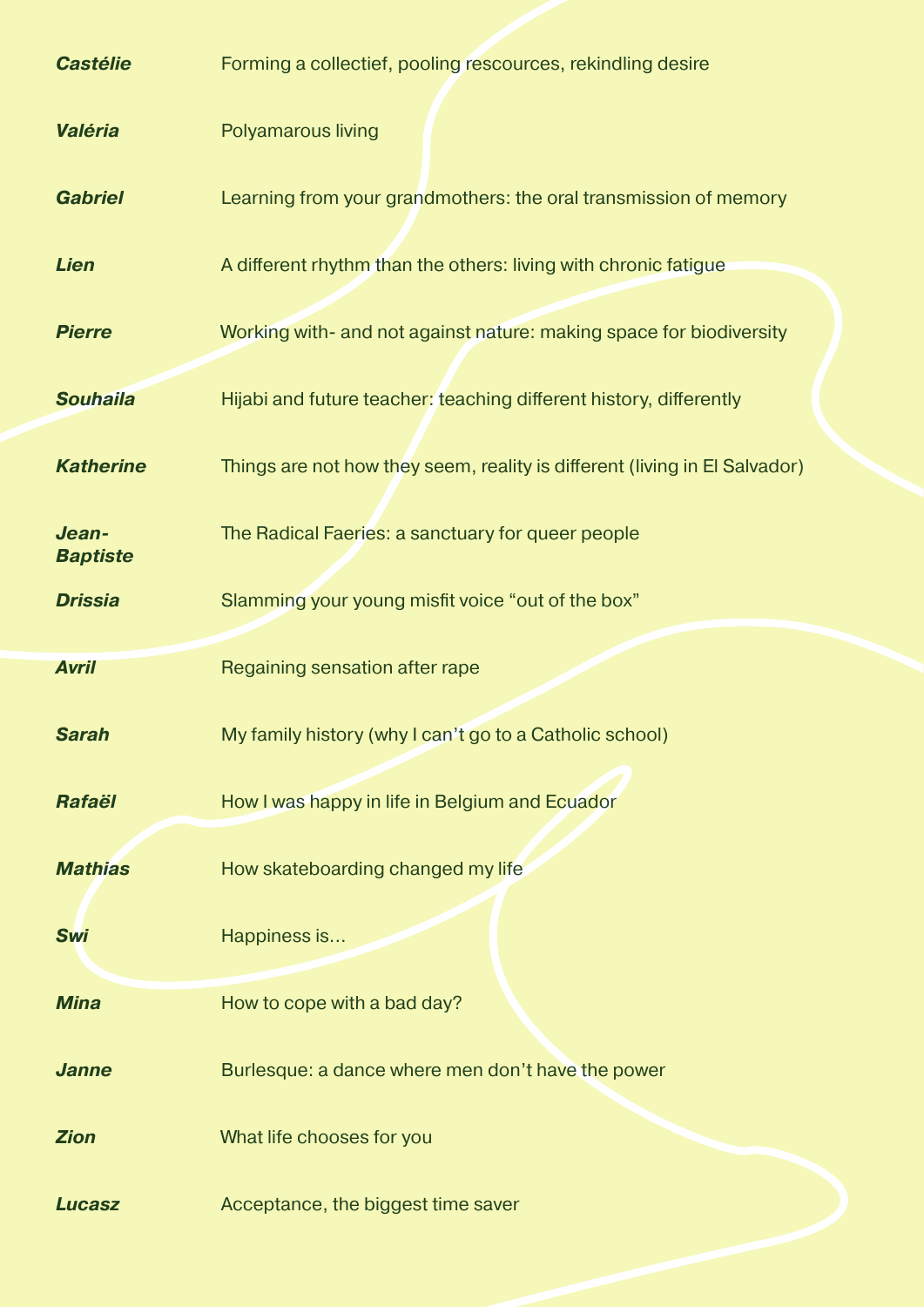| <b>Klara Lièn</b> | New Year's in the Chinese tradition, and other familie rituals    |
|-------------------|-------------------------------------------------------------------|
| <b>Noemy</b>      | What do you do with all your imagination?                         |
| <b>Marine</b>     | The technique of the white rabbit (dare to socialize)             |
| <b>Ismaël</b>     | How to defend yourself, physically?                               |
| <b>Cassandra</b>  | How to stop police voilence                                       |
| <b>Rania</b>      | Stopping to "overthink"                                           |
| <b>Patrick</b>    | Introduction in to the Manga industry                             |
| <b>Christelle</b> | Why to love yourself                                              |
| <b>Zayn</b>       | Speaking from the wisdom of my 22 years                           |
| <b>Gisele</b>     | How to resist the abuse of power?                                 |
| Laura             | Evolving in your identity and your style                          |
| <b>Oscar</b>      | Opening up to other understandings of the world through Gore      |
| <b>Arta</b>       | Something beautiful is hidden behind ordeal, a lesson in patience |
| <b>Elias</b>      | How to raise your children to become loving human beings          |
| <b>Sara</b>       | Why did I become a vegetarian?                                    |
| <b>Beyza</b>      | How to argue well: the example of free sanitary pads              |
| <b>Célia</b>      | Learning to have dreams and to guide them                         |
| <b>Margaux</b>    | <b>Questions about childbirth</b>                                 |